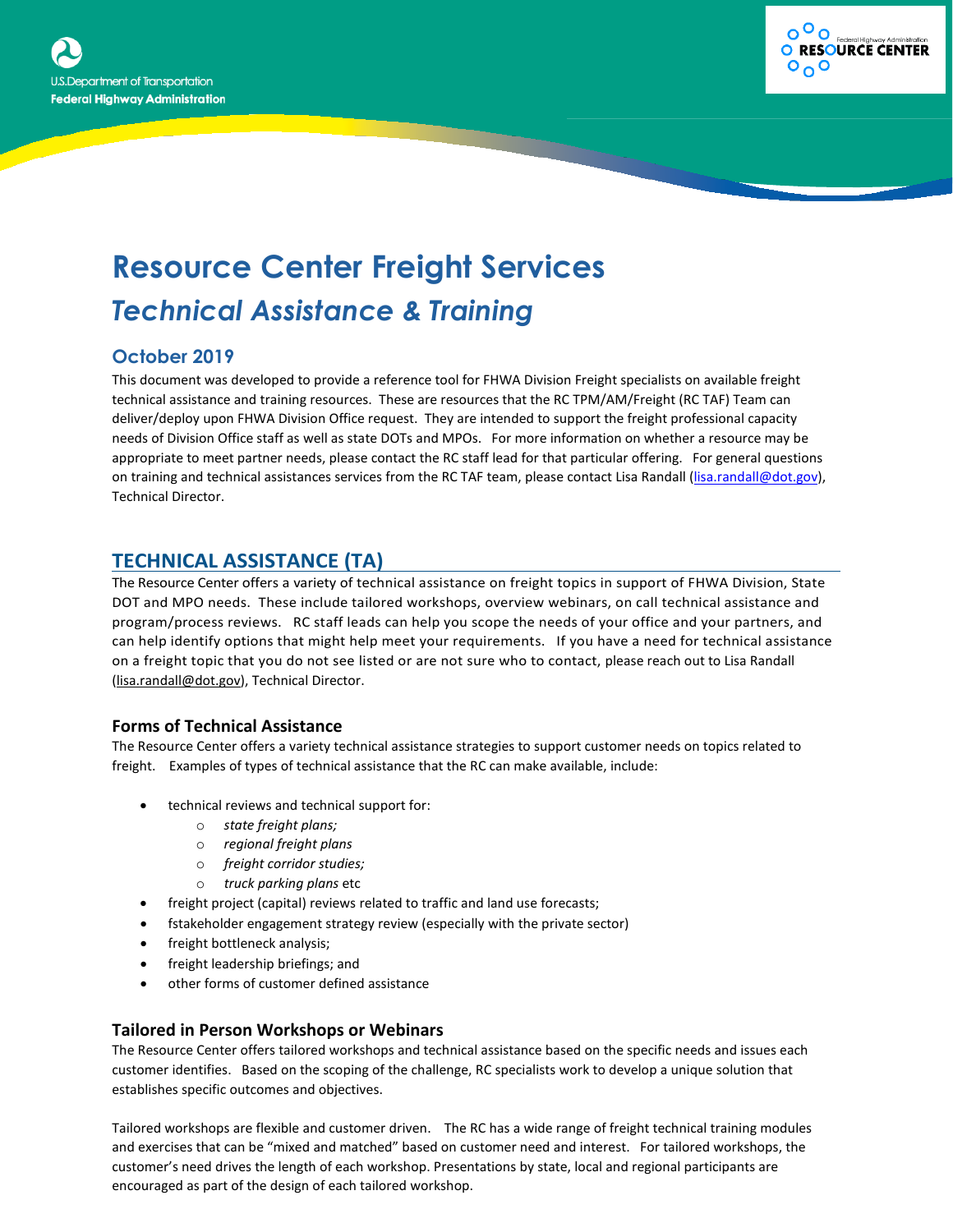In addition, in person workshops, the Resource Center TAF team also provides a number of knowledge transfer activities through a webinar format. These can be high level overviews of a particular topic or a more detailed examination of a technical or program area. These webinar sessions are led by a RC TAF team member and include a mix of training, discussion and web based interactivity. Sessions are generally one to 4 hours in length but can be shorter or longer based on customer need and interest.

Below is a subset of possible freight topics that the RC TAF team offers in the areas of freight. If you do not see a topic where your organization has a specific challenge or need, please contact Lisa Randall, the team's Technical Director, to see what options might be available.

| <b>Tailored in Person</b>                                    | <b>Description</b>                                                                                                                                                                                                                                                                             | <b>RC POC</b>              |
|--------------------------------------------------------------|------------------------------------------------------------------------------------------------------------------------------------------------------------------------------------------------------------------------------------------------------------------------------------------------|----------------------------|
| <b>Workshop or</b>                                           |                                                                                                                                                                                                                                                                                                |                            |
| <b>Webinar</b>                                               |                                                                                                                                                                                                                                                                                                |                            |
| <b>Truck Parking</b>                                         | Tailored workshop with resulting action plan or webinar. Length varies.                                                                                                                                                                                                                        | Tom Kearney<br>Nick Renna  |
|                                                              | Builds awareness of the needs, issues, funding approaches and effective<br>practices in truck parking through a multi-disciplinary interactive forum.<br>Outcomes includes an action plan to support the advancement of truck parking                                                          | Christina Leach            |
|                                                              | solutions in a region or state. Participant presentations with information on<br>local issues and needs set the context for this workshop.                                                                                                                                                     |                            |
| <b>Truck Size and Weight</b>                                 | Tailored workshop with resulting action plan or webinar. Length varies.                                                                                                                                                                                                                        | Tom Kearney<br>Nick Renna  |
|                                                              | Builds awareness on a range of truck size and weight issues, practices and<br>requirements. Identifies specific state and local issues and strategies for<br>improved practices and approaches. Can include a specific module on bridge<br>loading rating if needed.                           |                            |
| <b>Using Automated</b><br><b>Technologies to Support</b>     | Tailored workshop with resulting action plan or webinar. Length varies.                                                                                                                                                                                                                        | Tom Kearney<br>Nick Renna  |
| <b>Effective Truck Size and</b><br><b>Weight Enforcement</b> | Builds knowledge and awareness of the range of current and emerging freight<br>technologies (including but not limited to: multimodal freight operational<br>issues; port and rail connections; CV/AV issues in freight etc) and how they<br>impact and enhance freight projects and programs. |                            |
| <b>Advancing Freight</b><br>Performance                      | Tailored workshop with resulting action plan or webinar. Length varies.                                                                                                                                                                                                                        | Eric Pihl<br>Nick Renna    |
| Management: Targets,                                         | Builds awareness of the federal performance management requirements for                                                                                                                                                                                                                        | Tom Kearney                |
| <b>Measures</b> and<br><b>Bottlenecks</b>                    | freight, including discussion of freight bottlenecks. Highlights key issues and<br>considerations. Identifies examples and case studies from various DOTs and<br>MPOs                                                                                                                          |                            |
| <b>Advancing Freight</b><br>Performance                      | Tailored workshop with resulting action plan or webinar. Length varies.                                                                                                                                                                                                                        | Eric Pihl<br>Nick Renna    |
| Management: Using                                            | Builds awareness of issues and considerations related to NPMRDS and                                                                                                                                                                                                                            |                            |
| <b>Reliability Data and</b>                                  | congestion targets and measures for freight performance management as well                                                                                                                                                                                                                     |                            |
| <b>NPMRDS to Enhance</b><br><b>Transportation Decision</b>   | as an overview of how reliability data can be used to support a range of freight<br>transportation decisions across multiple program areas. Identifies examples                                                                                                                                |                            |
| <b>Making</b>                                                | and case studies and approaches that DOTs and MPOs can use to improve their<br>use and application of this type of data.                                                                                                                                                                       |                            |
| <b>Advancing Freight</b>                                     | Tailored workshop with resulting action plan or webinar. Length varies.                                                                                                                                                                                                                        | Eric Pihl                  |
| Solutions: Using Freight<br><b>Data to Support</b>           |                                                                                                                                                                                                                                                                                                | Nick Renna<br>Tom Kearney  |
| <b>Transportation Decision-</b>                              | Build knowledge and awareness of the range of freight data sources and their                                                                                                                                                                                                                   |                            |
| Making                                                       | applications for specific freight needs, issues, programs and projects-including<br>in development of state and regional freight plans. Recent workshop deliveries                                                                                                                             |                            |
|                                                              | often combine a mix of modules on freight planning and programming along                                                                                                                                                                                                                       |                            |
|                                                              | with a discussion on analytical approaches for freight decision-making. (based<br>on customer need/interest).                                                                                                                                                                                  |                            |
| <b>Advancing Freight</b>                                     | Tailored workshop with resulting action plan or webinar. Length varies.                                                                                                                                                                                                                        | Tom Kearney                |
| Solutions: Effective<br><b>Freight Planning and</b>          | Builds knowledge and awareness of the range of freight planning and                                                                                                                                                                                                                            | Eric Pihl<br>Jocelyn Jones |
| <b>Programming Practices</b>                                 | programming issues-including but not limited to: state and regional freight<br>plans, freight financing and funding; freight and land use; freight and                                                                                                                                         | Christina Leach            |
|                                                              | performance management; freight and community impacts; freight and                                                                                                                                                                                                                             |                            |
|                                                              | economic development etc. Recent workshop deliveries often combine a mix<br>of modules on freight data and freight analysis to support discussions and                                                                                                                                         |                            |
|                                                              | needs related to freight planning and programming (based on customer<br>need/interest).                                                                                                                                                                                                        |                            |
| <b>Applying Freight</b>                                      | Tailored workshop with resulting action plan or webinar. Length varies.                                                                                                                                                                                                                        | Eric Pihl                  |
| <b>Solutions: Analytical</b><br><b>Tools, Methods and</b>    | Builds knowledge and awareness of the range of freight analytical approaches                                                                                                                                                                                                                   | Vidya Mysore<br>Nick Renna |
| <b>Approaches for Freight</b>                                | and tools their applications for specific freight needs, issues, programs and                                                                                                                                                                                                                  |                            |
| <b>Projects and Programs</b>                                 | projects. Recent workshop deliveries often combine a mix of modules of the                                                                                                                                                                                                                     |                            |